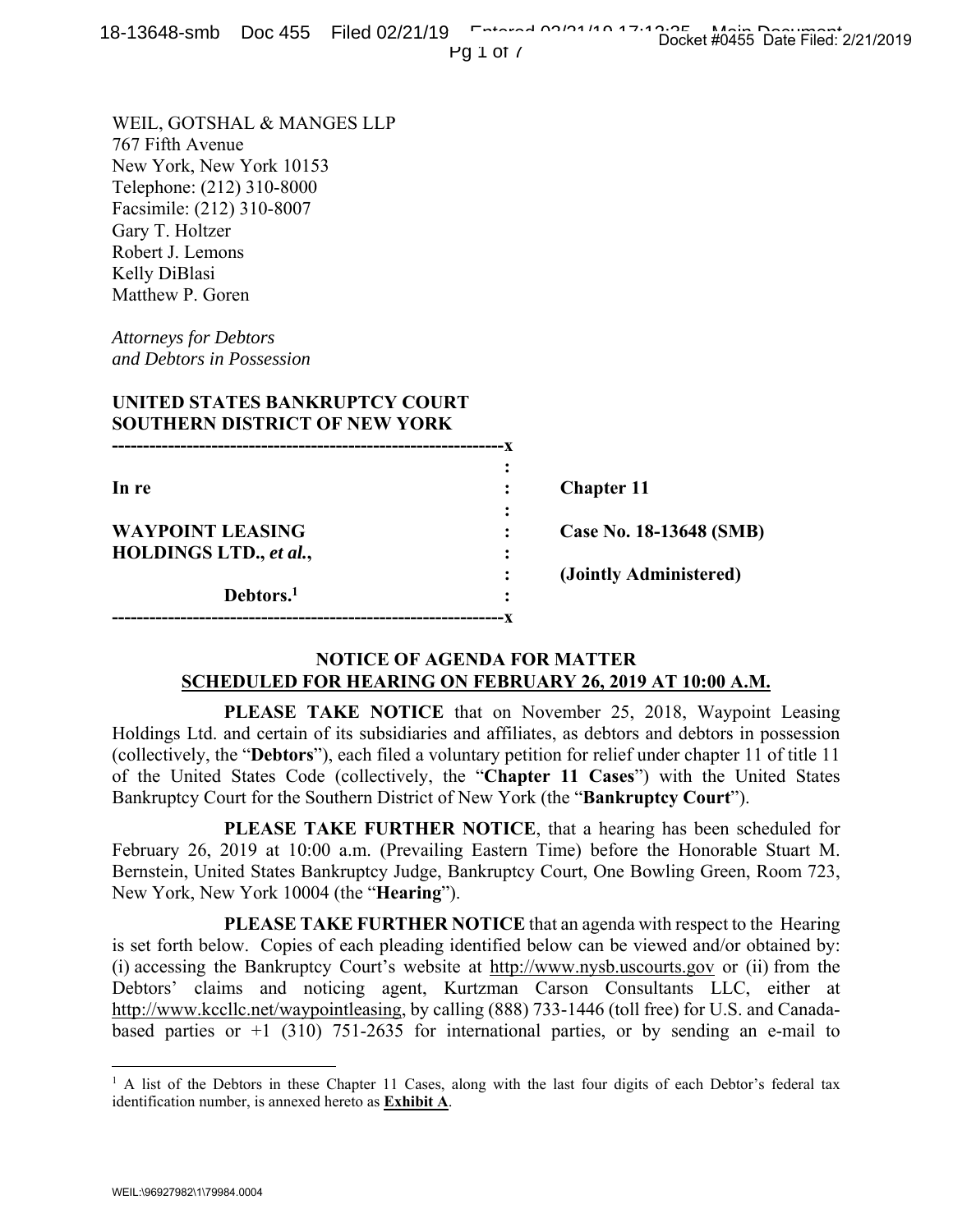#### 18-13648-smb Doc 455 Filed 02/21/19 Entered 02/21/19 17:12:35 Main Document Pg 2 of 7

WaypointInfo@kccllc.com. Note that a PACER password is needed to access documents on the Bankruptcy Court's website.

#### **I. MATTER FOR WHICH OBJECTION DEADLINE HAS NOT YET PASSED:**

1. Motion of Sumitomo Mitsui Banking Corporation, Brussels Branch, in its Capacity as Administrative Agent for the WAC 12 Lenders, for Entry of an Order Dismissing the Chapter 11 Cases of Waypoint Asset Co 12 Limited and the Other WAC 12 Debtors Effective as of the Closing Date Under the WAC 12 Purchase Agreement **[ECF No. 446]**

Response Deadline: February 25, 2019 at 4:00 p.m.

Responses Filed: None.

Related Documents:

- A. Declaration of Jennifer C. DeMarco in Support of an Order to Show Cause Scheduling a Hearing on Shortened Notice **[ECF No. 447]**
- B. Order to Show Cause Scheduling a Hearing on Shortened Notice **[ECF No. 451]**

Status: This matter is going forward.

Dated: February 21, 2019 New York, New York

> /s/ Robert J. Lemons WEIL, GOTSHAL & MANGES LLP 767 Fifth Avenue New York, New York 10153 Telephone: (212) 310-8000 Facsimile: (212) 310-8007 Gary T. Holtzer Robert J. Lemons Kelly DiBlasi Matthew P. Goren

*Attorneys for Debtors and Debtors in Possession*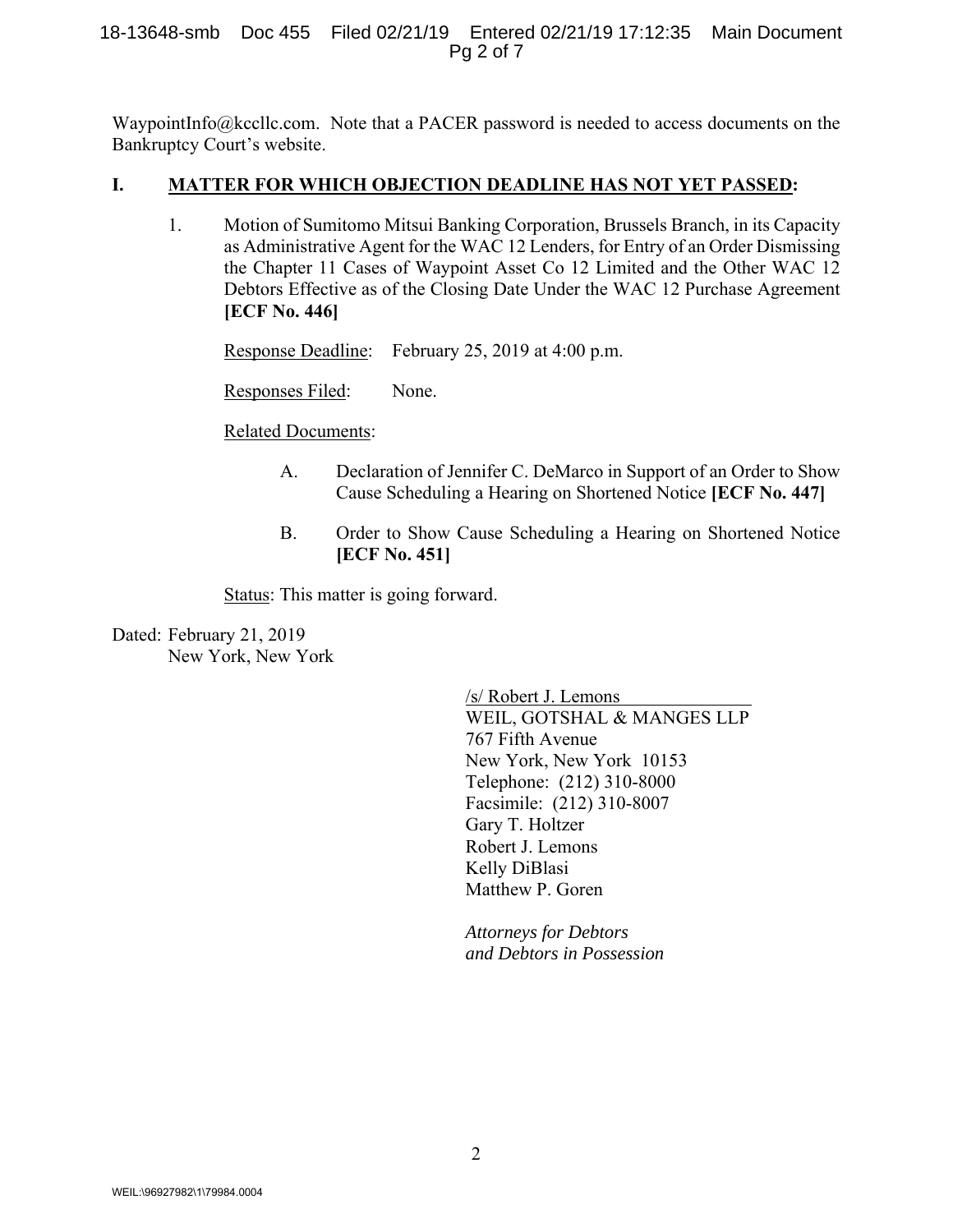18-13648-smb Doc 455 Filed 02/21/19 Entered 02/21/19 17:12:35 Main Document Pg 3 of 7

# **Exhibit A**

**Debtors**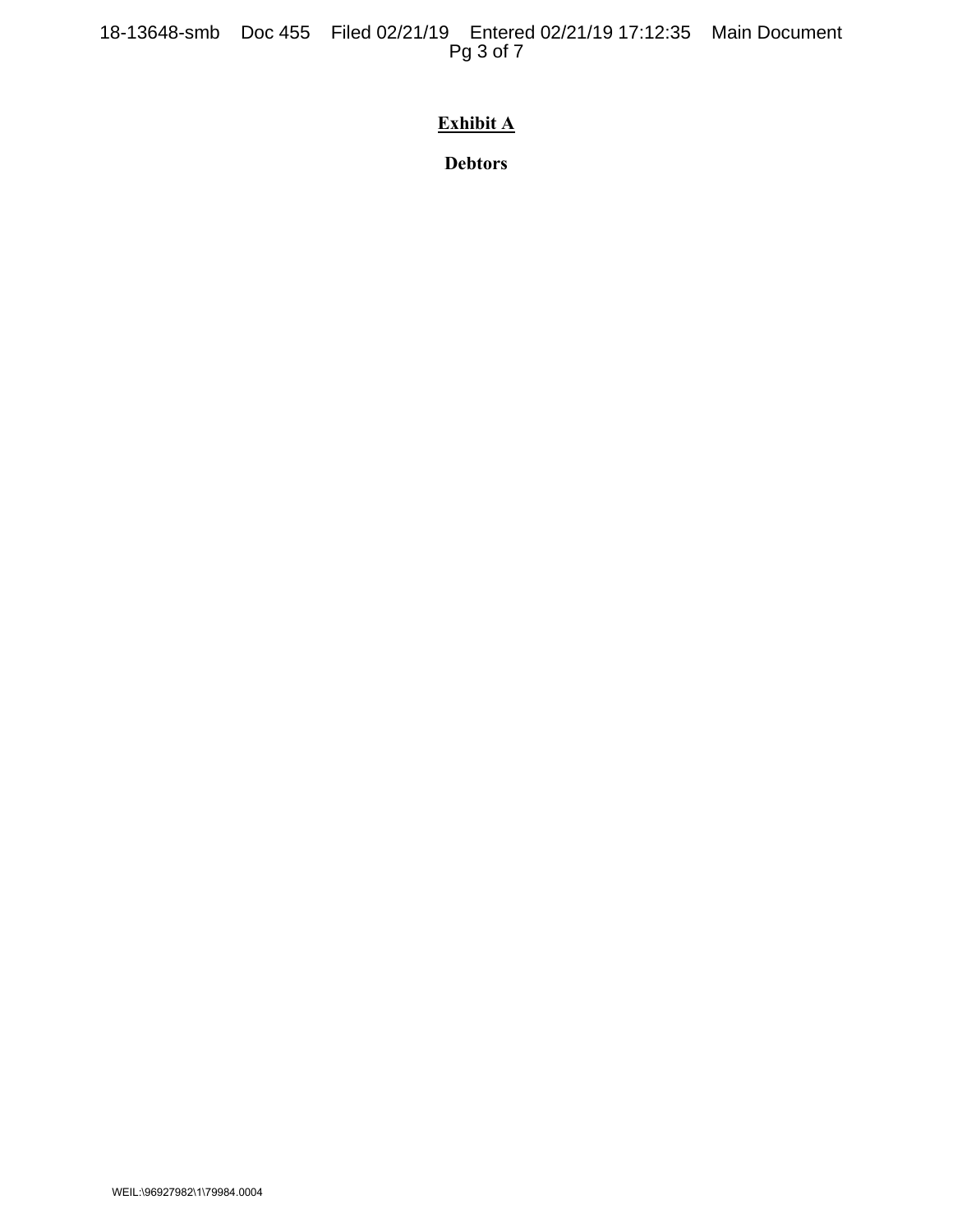#### 18-13648-smb Doc 455 Filed 02/21/19 Entered 02/21/19 17:12:35 Main Document Pg 4 of 7

| <b>Debtor</b>                                | Last 4<br>Digits of<br>Tax ID<br><b>Number</b> | <b>Debtor</b>                  | Last 4<br><b>Digits of</b><br><b>Tax ID</b><br><b>Number</b> |
|----------------------------------------------|------------------------------------------------|--------------------------------|--------------------------------------------------------------|
| Waypoint Leasing Holdings Ltd.               | 2899                                           | AE Helicopter (5) Limited      | N/A                                                          |
| Waypoint Leasing (Luxembourg)<br>S.à r.l.    | 7041                                           | AE Helicopter (6) Limited      | N/A                                                          |
| Waypoint Leasing (Ireland)<br>Limited        | 6600                                           | <b>MSN 31141 Trust</b>         | N/A                                                          |
| Waypoint Asset Co 10 Limited                 | 2503                                           | <b>MSN 31492 Trust</b>         | N/A                                                          |
| MSN 2826 Trust                               | N/A                                            | <b>MSN 36458 Trust</b>         | N/A                                                          |
| MSN 2879 Trust                               | N/A                                            | <b>MSN 760543 Trust</b>        | N/A                                                          |
| Waypoint Asset Co 11 Limited                 | 3073                                           | <b>MSN 760551 Trust</b>        | N/A                                                          |
| MSN 2905 Trust                               | N/A                                            | <b>MSN 760581 Trust</b>        | N/A                                                          |
| Waypoint Asset Co 12 Limited                 | 0541                                           | <b>MSN 760628 Trust</b>        | N/A                                                          |
| <b>MSN 20042 Trust</b>                       | N/A                                            | <b>MSN 760631 Trust</b>        | N/A                                                          |
| <b>MSN 41202 Trust</b>                       | N/A                                            | <b>MSN 760682 Trust</b>        | N/A                                                          |
| <b>MSN 920280 Trust</b>                      | N/A                                            | <b>MSN 920022 Trust</b>        | N/A                                                          |
| Waypoint Asset Co 1E Limited                 | 6089                                           | <b>MSN 920062 Trust</b>        | N/A                                                          |
| Waypoint Asset Euro 1F Limited               | 7099                                           | <b>MSN 920125 Trust</b>        | N/A                                                          |
| <b>MSN 20093 Trust</b>                       | N/A                                            | <b>MSN 9229 AS</b>             | 7652                                                         |
| Waypoint Asset Malta 1A Limited              | 2966                                           | Waypoint Asset Co 3A Limited   | 6687                                                         |
| Waypoint Leasing Singapore 1<br>Pte. Limited | 2403                                           | <b>MSN 41371 Trust</b>         | N/A                                                          |
| Waypoint Leasing UK 1A Limited               | 2226                                           | Waypoint Asset Euro 1A Limited | 9804                                                         |
| Waypoint Asset Co 14 Limited                 | 1585                                           | MSN 4466 Trust                 | N/A                                                          |
| Waypoint Asset Co 15 Limited                 | 1776                                           | MSN 4469 Trust                 | N/A                                                          |
| Waypoint Asset Co 3 Limited                  | 3471                                           | MSN 6655 Trust                 | N/A                                                          |
| MSN 6658 Trust                               | N/A                                            | Waypoint Asset Funding 6 LLC   | 4964                                                         |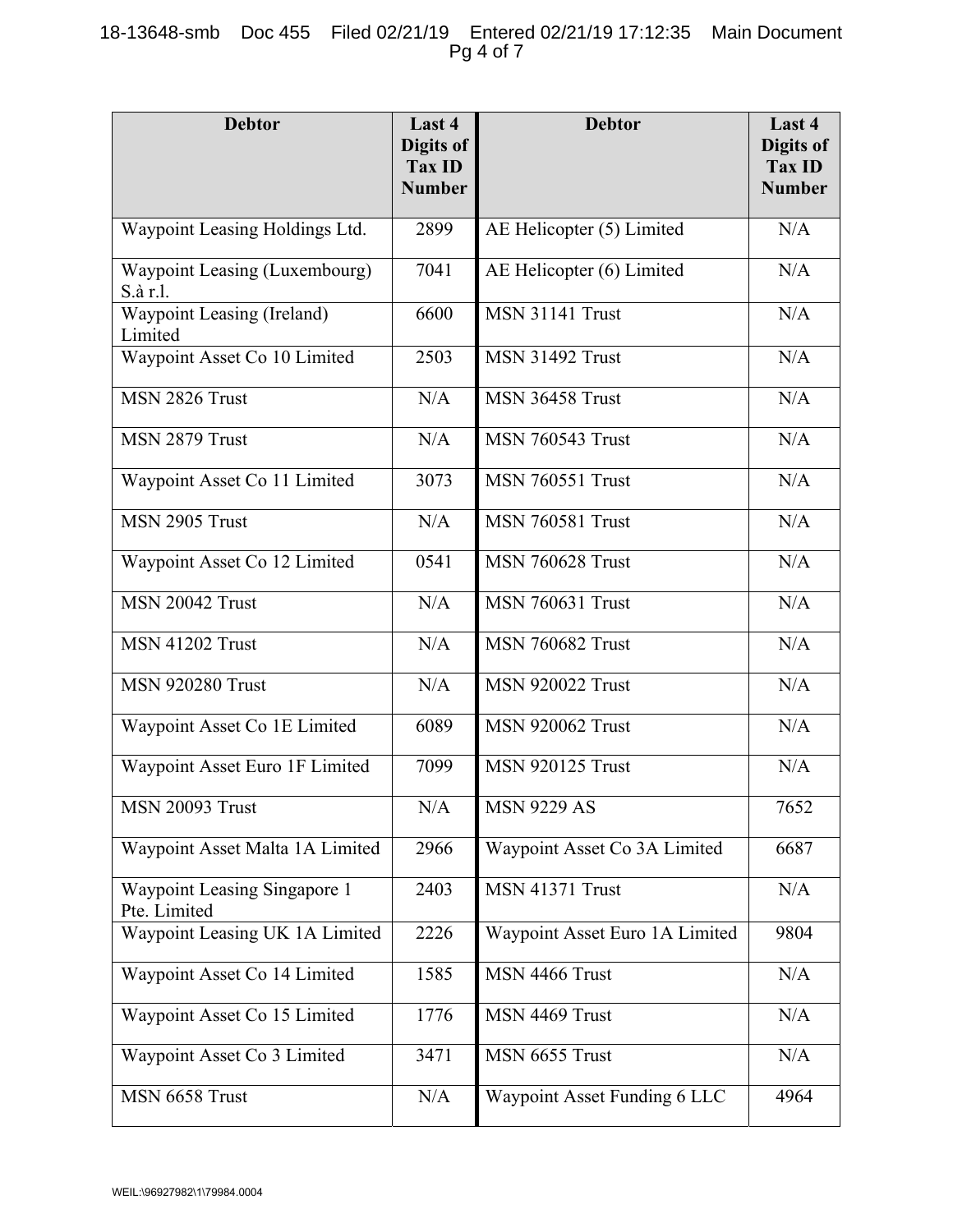## 18-13648-smb Doc 455 Filed 02/21/19 Entered 02/21/19 17:12:35 Main Document Pg 5 of 7

| <b>Debtor</b>                         | Last 4<br><b>Digits of</b><br>Tax ID<br><b>Number</b> | <b>Debtor</b>                        | Last 4<br>Digits of<br><b>Tax ID</b><br><b>Number</b> |
|---------------------------------------|-------------------------------------------------------|--------------------------------------|-------------------------------------------------------|
| Waypoint 760626 Business Trust        | N/A                                                   | Waypoint Asset Co 7 Limited          | 9689                                                  |
| MSN 7152 Trust                        | N/A                                                   | Waypoint Asset Euro 7A Limited       | 2406                                                  |
| MSN 7172 Trust                        | N/A                                                   | Waypoint Asset Co 8 Limited          | 2532                                                  |
| Waypoint Asset Funding 3 LLC          | 4960                                                  | <b>MSN 31041 Trust</b>               | N/A                                                   |
| Waypoint Asset Malta Ltd              | 5348                                                  | <b>MSN 31203 Trust</b>               | N/A                                                   |
| Waypoint Leasing Labuan 3A<br>Limited | 8120                                                  | <b>MSN 31578 Trust</b>               | N/A                                                   |
| Waypoint Leasing UK 3A Limited        | 0702                                                  | <b>MSN 760617 Trust</b>              | N/A                                                   |
| Waypoint Asset Co 4 Limited           | 0301                                                  | <b>MSN 760624 Trust</b>              | N/A                                                   |
| Waypoint Asset Co 5 Limited           | 7128                                                  | <b>MSN 760626 Trust</b>              | N/A                                                   |
| MSN 1251 Trust                        | N/A                                                   | <b>MSN 760765 Trust</b>              | N/A                                                   |
| <b>MSN 14786 Trust</b>                | N/A                                                   | <b>MSN 920063 Trust</b>              | N/A                                                   |
| MSN 2047 Trust                        | N/A                                                   | <b>MSN 920112 Trust</b>              | N/A                                                   |
| MSN 2057 Trust                        | N/A                                                   | Waypoint 206 Trust                   | N/A                                                   |
| Waypoint Asset Co 5B Limited          | 2242                                                  | Waypoint 407 Trust                   | N/A                                                   |
| Waypoint Leasing UK 5A Limited        | 1970                                                  | Waypoint Asset Euro 1B Limited       | 3512                                                  |
| Waypoint Asset Co 6 Limited           | 8790                                                  | Waypoint Asset Euro 1C Limited       | 1060                                                  |
| <b>MSN 31042 Trust</b>                | N/A                                                   | <b>MSN 20012 Trust</b>               | N/A                                                   |
| <b>MSN 31295 Trust</b>                | N/A                                                   | <b>MSN 20022 Trust</b>               | N/A                                                   |
| <b>MSN 31308 Trust</b>                | N/A                                                   | <b>MSN 20025 Trust</b>               | N/A                                                   |
| <b>MSN 920119 Trust</b>               | N/A                                                   | <b>MSN 920113 Trust</b>              | N/A                                                   |
| Waypoint Asset Funding 8 LLC          | 4776                                                  | Waypoint Asset Co Germany<br>Limited | 5557                                                  |
| Waypoint Leasing UK 8A Limited        | 2906                                                  | <b>MSN 31046 Trust</b>               | $\rm N/A$                                             |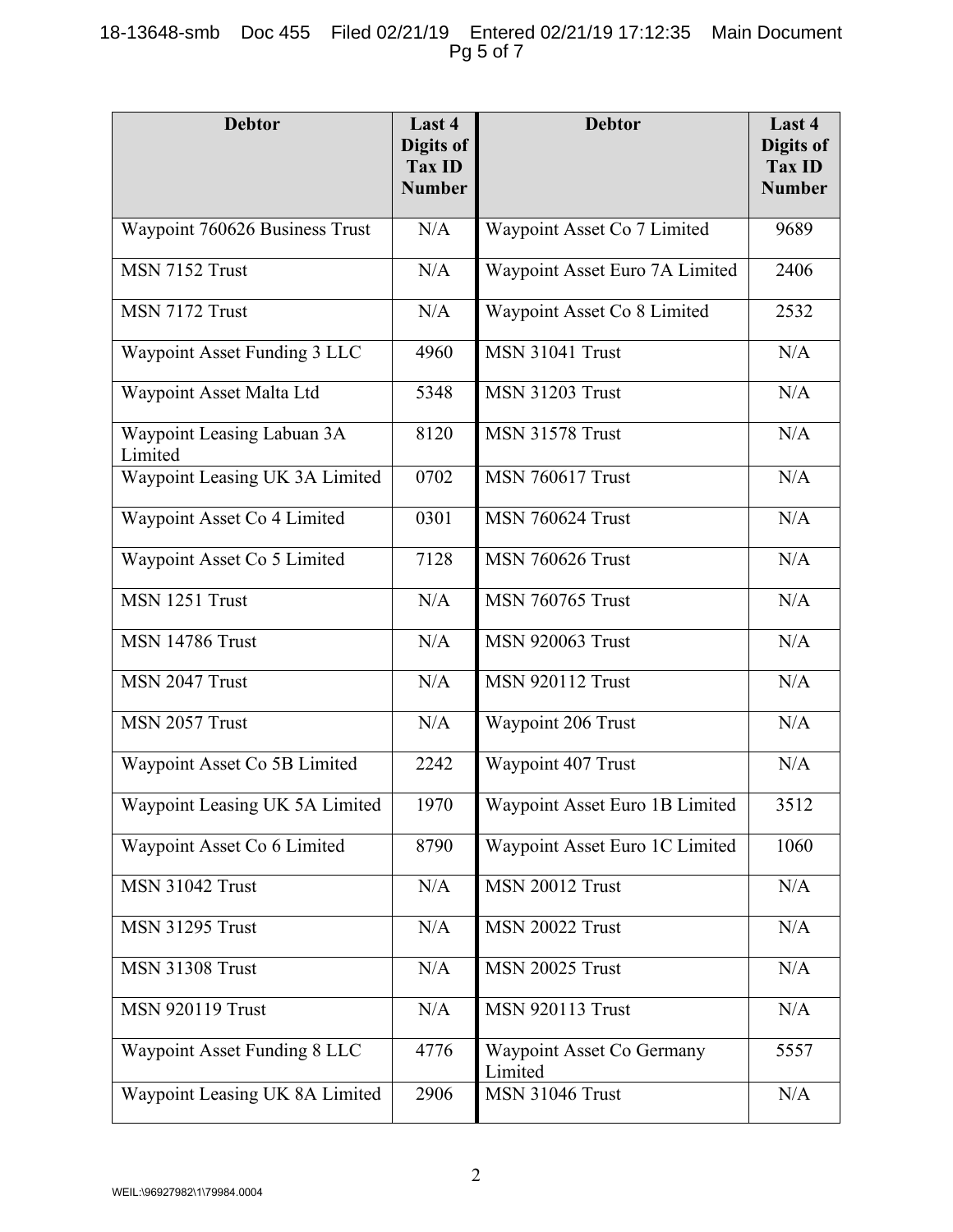## 18-13648-smb Doc 455 Filed 02/21/19 Entered 02/21/19 17:12:35 Main Document Pg 6 of 7

| <b>Debtor</b>                                               | Last 4<br>Digits of<br>Tax ID<br><b>Number</b> | <b>Debtor</b>                         | Last 4<br>Digits of<br>Tax ID<br><b>Number</b> |
|-------------------------------------------------------------|------------------------------------------------|---------------------------------------|------------------------------------------------|
| Waypoint Leasing US 8A LLC                                  | 8080                                           | MSN 41511 Trust                       | N/A                                            |
| Waypoint Asset Co 9 Limited                                 | 6340                                           | <b>MSN 760608 Trust</b>               | N/A                                            |
| <b>MSN 20052 Trust</b>                                      | N/A                                            | <b>MSN 89007 Trust</b>                | N/A                                            |
| <b>MSN 31312 Trust</b>                                      | N/A                                            | <b>MSN 920141 Trust</b>               | N/A                                            |
| <b>MSN 41329 Trust</b>                                      | N/A                                            | <b>MSN 920152 Trust</b>               | N/A                                            |
| <b>MSN 760538 Trust</b>                                     | N/A                                            | <b>MSN 920153 Trust</b>               | N/A                                            |
| <b>MSN 760539 Trust</b>                                     | N/A                                            | <b>MSN 920273 Trust</b>               | N/A                                            |
| <b>MSN 760541 Trust</b>                                     | N/A                                            | <b>MSN 920281 Trust</b>               | N/A                                            |
| <b>MSN 760542 Trust</b>                                     | N/A                                            | MSN 9205 Trust                        | N/A                                            |
| Waypoint Asset Co 1B Limited                                | 5795                                           | MSN 9229 Trust                        | N/A                                            |
| <b>MSN 41272 Trust</b>                                      | N/A                                            | Waypoint Asset Co 1A Limited          | 1208                                           |
| Waypoint Asset Co 5A Limited                                | 4148                                           | Waypoint Leasing Labuan 1A<br>Limited | 2299                                           |
| <b>MSN 69052 Trust</b>                                      | N/A                                            | Waypoint Asset Co 1C Limited          | 0827                                           |
| Waypoint Asset Euro 9A Limited                              | 2276                                           | Waypoint Asset Co 1D Limited          | 7018                                           |
| Waypoint Asset Euro 1E Limited                              | 6050                                           | Waypoint Asset Co 1F Limited          | 6345                                           |
| Waypoint Leasing UK 9A Limited                              | 5686                                           | Waypoint Asset Co 1G Limited          | 6494                                           |
| Waypoint Asset Sterling 9A<br>Limited                       | 1161                                           | Waypoint Asset Co 1H Limited          | 7349                                           |
| <b>Waypoint Asset Company</b><br>Number 1 (Ireland) Limited | 6861                                           | Waypoint Asset Co 1J Limited          | 7729                                           |
| Waypoint Asset Euro 1D Limited                              | 1360                                           | <b>MSN 20159 Trust</b>                | N/A                                            |
| Waypoint Asset Co 1L Limited                                | 2360                                           | <b>MSN 31431 Trust</b>                | N/A                                            |
| Waypoint Asset Co 1M Limited                                | 5855                                           | <b>MSN 760734 Trust</b>               | N/A                                            |
| Waypoint Asset Co 1N Limited                                | 3701                                           | <b>MSN 920024 Trust</b>               | N/A                                            |